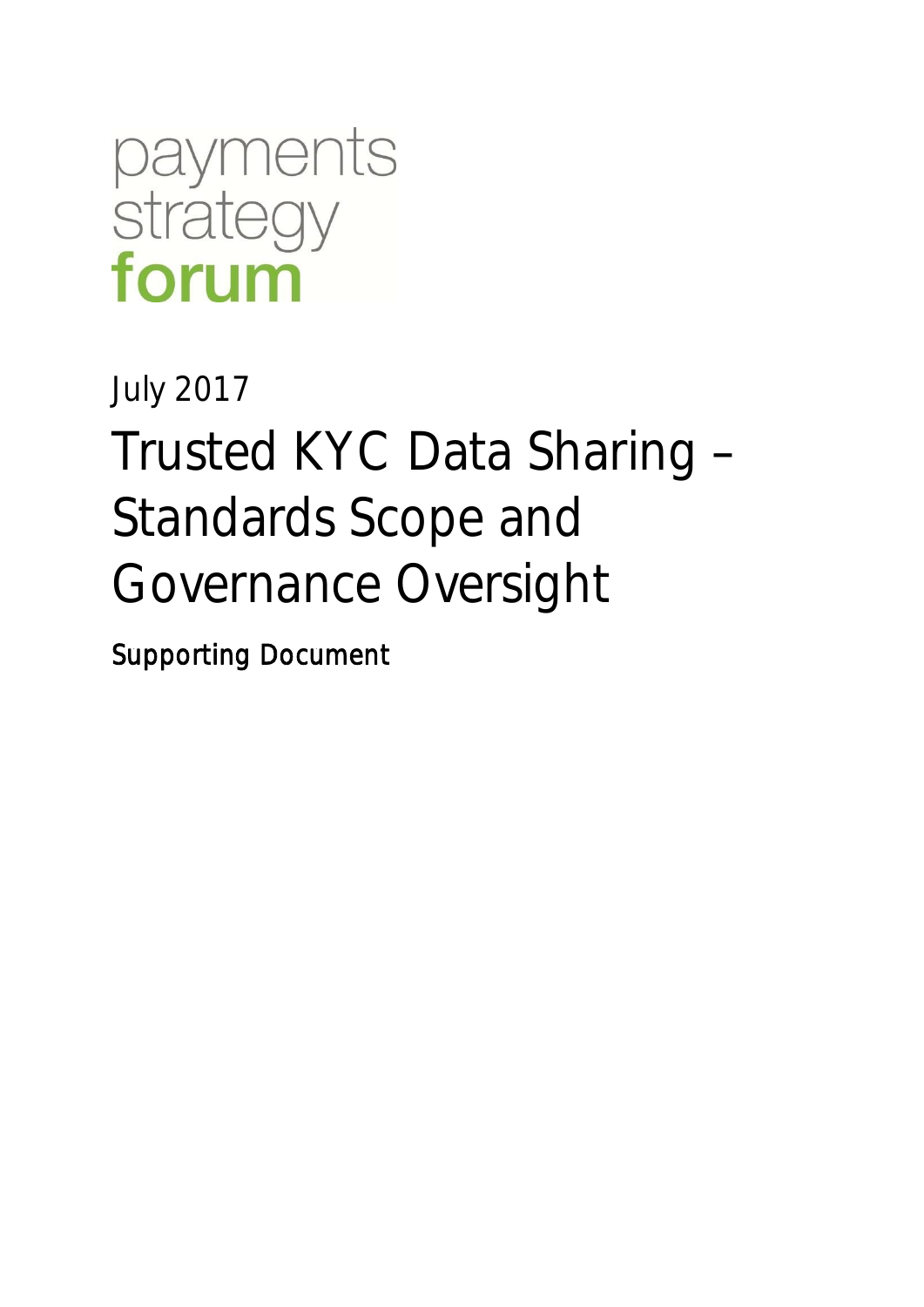# Contents

| 1              |  |  |
|----------------|--|--|
| 1.1            |  |  |
| 1.2            |  |  |
| 1.3            |  |  |
| $\overline{2}$ |  |  |
| 2.1            |  |  |
| 2.2            |  |  |
| 2.3            |  |  |
| 3              |  |  |
| 3.1            |  |  |
| 3.2            |  |  |
| 3.3            |  |  |
| $\overline{4}$ |  |  |
| 4.1            |  |  |
| 4.2            |  |  |
| 4.3            |  |  |
|                |  |  |
|                |  |  |
|                |  |  |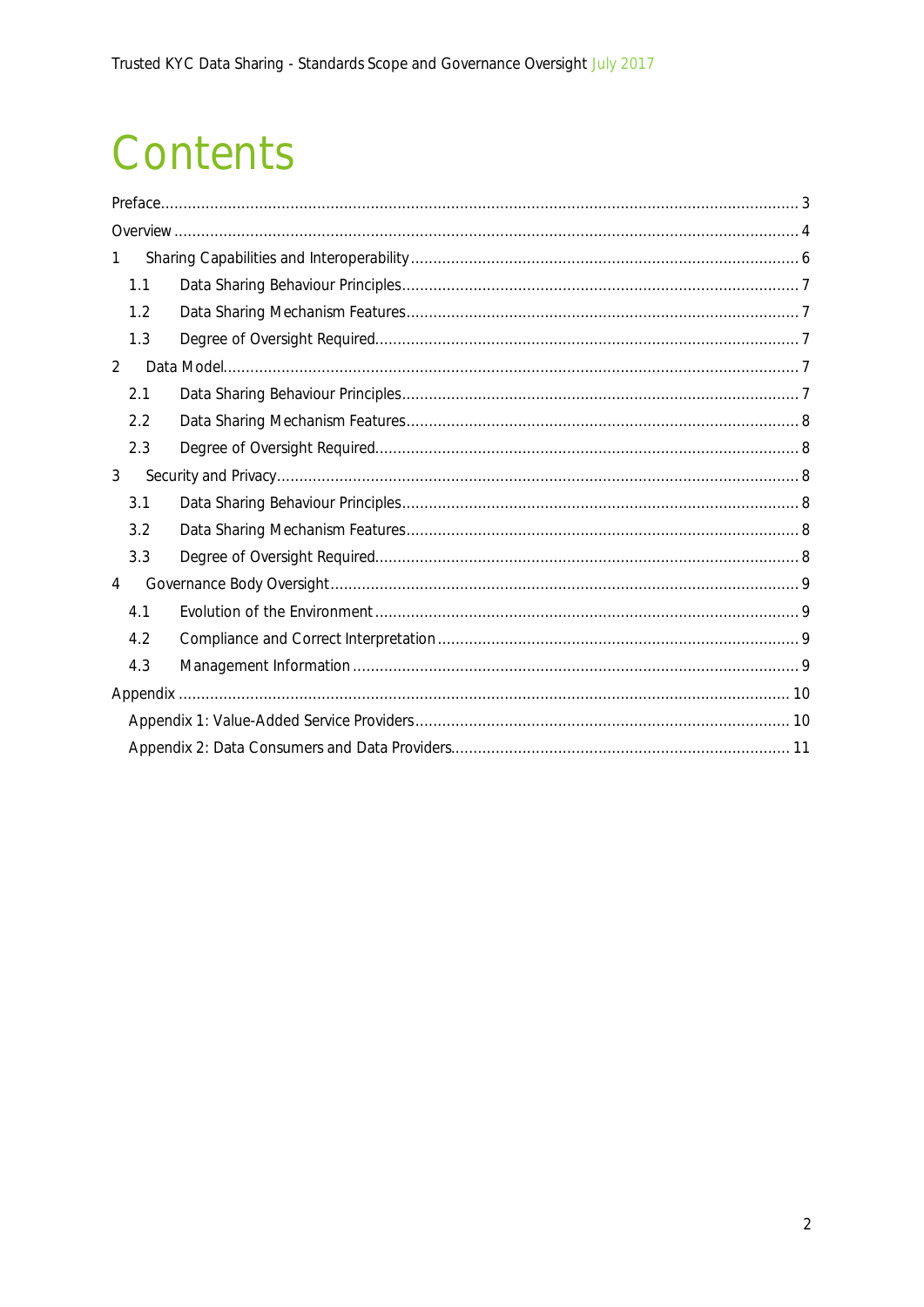# Preface

This document has been produced by the Financial Crime, Security and Data Working Group (FCWG) as part of the consultation paper 'Blueprint for the Future of UK Payments' developed and published by the Forum in July 2017. It describes the preliminary scope of the data sharing standards scope and the required governance oversight.

This document is expected to be of particular interest to those with a role in the prevention of financial crime, including Payment Service Providers (PSPs), trade bodies, solution vendors, regulators, law enforcement agencies and the government.

The establishment of a data sharing framework is recommended (see Figure 1) to provide a method of sharing a core set of SME<sup>1</sup> customer data between organisations acting as data providers where the customer already has an account (e.g. a bank or insurance company) and other organisations who use that data with the customer's consent (data consumers).



Figure 1 Schematic picture of data sharing framework

The framework will consist of a set of standards for the sharing and exchanging of a core set of SME customer data overseen by a governance body, and supported by a temporary testing environment. The lack of industry-wide standards, rules and governance might have limited the market adoption of data sharing solutions in the past. It is expected that the data sharing framework will resolve this and lead to a range of competitive value-added Know your customer (KYC) services using the evolving data sharing capability.

Data sharing is intended to be on a point-to-point basis between PSPs, or via data exchange service providers which offer a single point of connectivity between data providers and consumers. Data will only be shared with the customers' consent. For example, an insurance company (data consumer) can only receive customer data from a bank (data provider) about a customer (data owner), with that

<sup>1</sup> Small and Medium sized Enterprises (SMEs)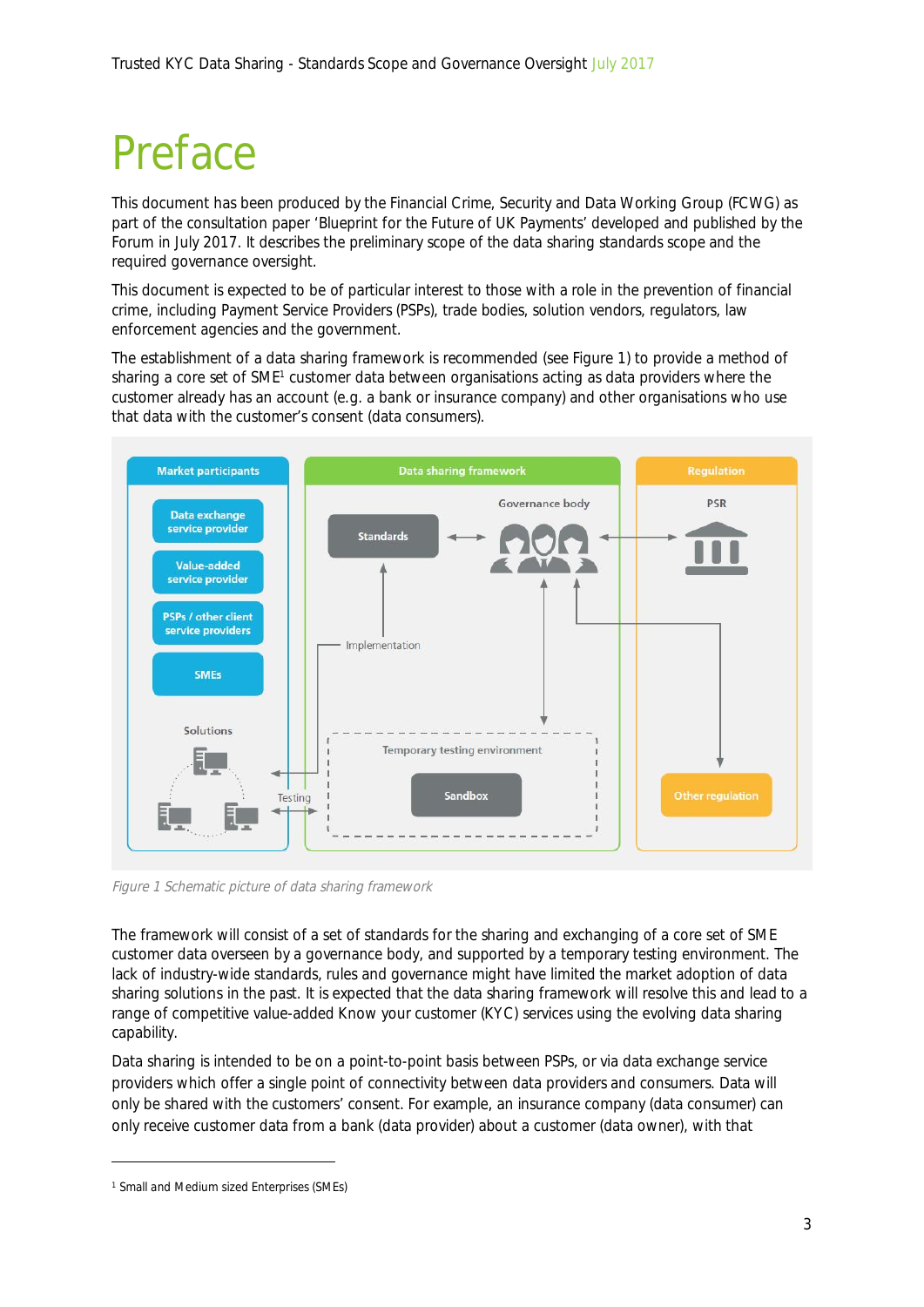customer's consent. In this example, the insurer could also purchase services from a data analytics company (KYC service provider) to further enhance and validate the data being shared.

The whole network and the wider public will benefit from improved (i.e. corrected, verified and timely) customer information through updates during each interaction. Results will include improved customer experience, reduced KYC operational costs and increased ability to identify 'bad actors'<sup>2</sup> and reduce financial crime.

The data sharing framework is expected to enable the development of a market for the provision of KYC services as well as a wider range of services supporting other business activities. Data exchange service providers will be able to participate by complying with the standards set by the governance body. Valueadded service providers will be able to test their KYC services against the specific needs of individual PSPs and client service providers in the temporary testing environment.

# ) verview

#### 1 Objective of this Document

The 'Trusted KYC Data Sharing' solution introduced in Section 6.3 of the consultation document is further detailed in two documents (see Figure 2).

This document defines the suggested scope of the data sharing standards to be developed and enforced by the governance body. These standards will be reviewed and validated with representatives from the financial services industry, SMEs and service providers, before being verified in a temporary testing environment.



Figure 2 Schematic picture of document structure

#### 2 Key Regulations, Legislation and Guidance

The banking and payments industries are currently undergoing a dramatic transformation as they embrace the digital revolution. Increased customer engagement and better experience, choice, competition, transparency, and new innovative services are some of the desired outcomes being driven in part by a technology revolution and in part by EU and UK government initiatives and policy.

The introduction of the General Data Protection Regulation (GDPR) in May 2018, together with industryspecific regulation including Payment Services Directive 2 (PSD2) in Europe and the Competition and

<sup>&</sup>lt;sup>2</sup> Bad actors are those individuals or organisations who intend to use the services of a PSP or Financial Institution to commit fraud or other financial crime.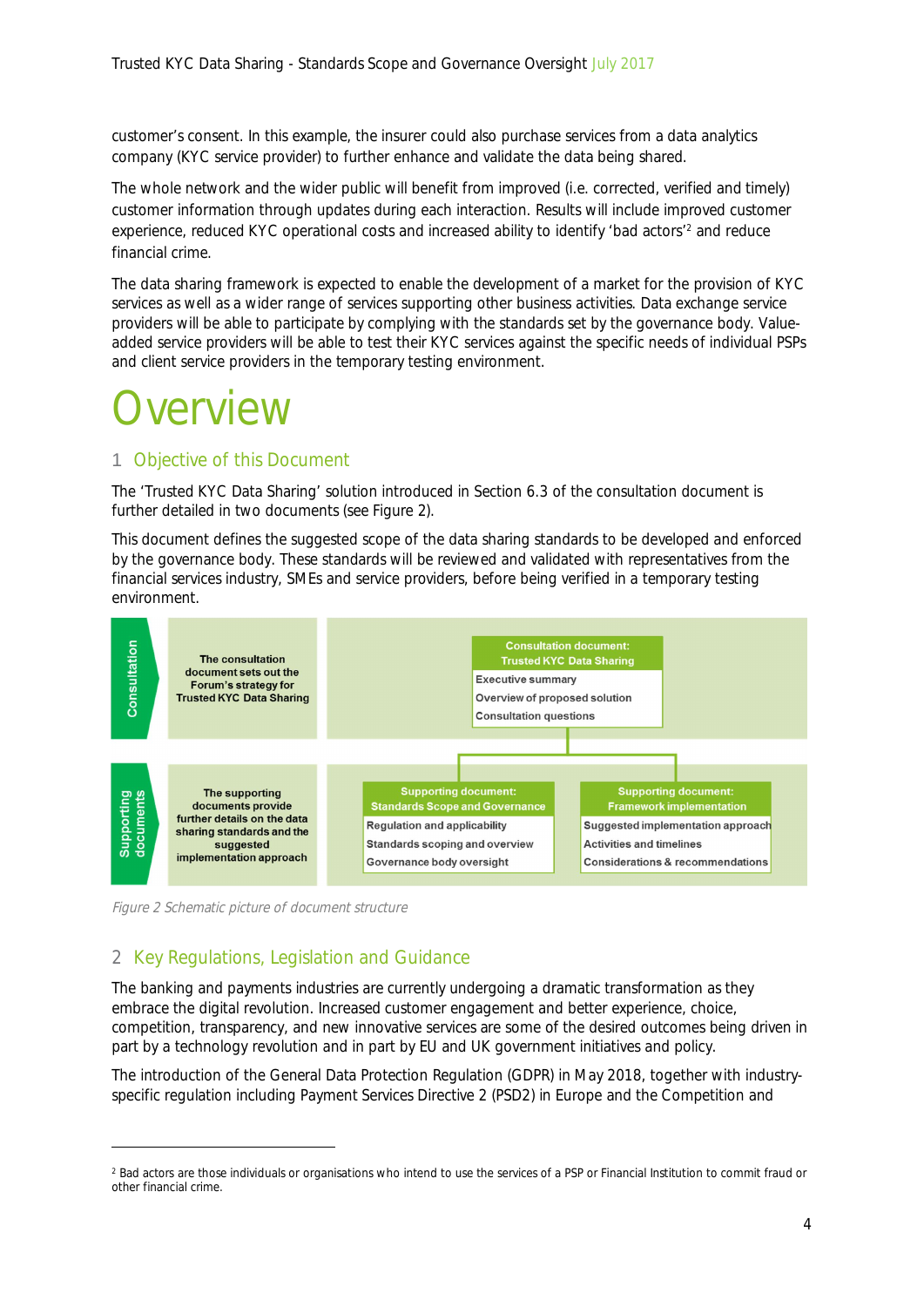Markets Authority (CMA) remedies in the UK, mean that a tipping point has been reached which is compelling the industry to identify new ways to interact with their customers.

In particular, the CMA 'Retail Banking Market Investigation' report of November 2016 recommended a 2018 review by the Treasury with regards to secure data sharing for SMEs between PSPs and third parties, which allows them to manage their accounts with multiple providers.<sup>3</sup> These changes will potentially have a significant impact on the KYC processes of PSPs operating in the UK.

As a minimum, the following regulations, topics and guidance are recommended to be taken into account when defining the data sharing standards (see Figure 3).

#### Regulations, topics and guidance with impact on KYC data sharing standards

- 4 th Money Laundering Directive (MLD4)
- Payment Services Directive 2 (PSD2)
- EBA PSD2 SCA Regulatory Technical Standards (EBA RTS)
- Joint Money Laundering Steering Group Guidance (JMLSG)  $\overline{a}$
- UK HM Government guidance (GOV.UK)
- FCA Financial Crime Guide (FCAFCG)
- European Electronic Trust Services Regulation (eIDAS)
- EU Funds Transfer Regulations (WTR2)
- UK Data Protection Act (DPA)
- EU General Data Protection Regulations (GDPR)
- UK Money Laundering Regulations 2017 (MLR)  $\overline{a}$
- UK Payments Accounts Regulations 2015 (PAR)
- EU Payments Accounts Directive 2014 (PAD)
- UK Current Account Switching Service (CASS)
- CMA 'Retail banking market investigation' report

Figure 3 Regulations and guidance with impact on KYC data sharing standards

#### 3 Applicability of Standards

This section will define the applicability of the standards by topic (see Table 1) and participant type including: PSPs and other client service providers, SMEs, data exchange service providers and value-added service providers. Two scenarios for sharing data between PSPs are supported:

- 1. Peer-to-peer data exchange
- 2. Data sharing through data exchange service providers

The KYC data sharing solution will not standardise PSPs approaches to validate customer data. The set of standards created will focus on defining the characteristics of the data sharing i.e. data fields that will be shared; some components of 'The standard information set' developed by CMA for Business Current Account opening might be taken as a baseline.

The data sharing framework must enable the co-existence of a range of potential business propositions that could leverage the data exchange capability provided to offer additional services to PSPs, and thus drive adoption of the service (see Appendix 1).

The initial implementation of the standards is recommended to cover only the sharing of a core set of SME customer data between PSPs and with data exchange service providers depending on the chosen data sharing scenario. Every PSP will still be required to perform their own due diligence processes; liability will not be placed on the originating PSP sharing the data. However, customer authentication or

<sup>&</sup>lt;sup>3</sup> 'Retail Banking Market Investigation' report, CMA, 9 August 2016, pages 621 - 625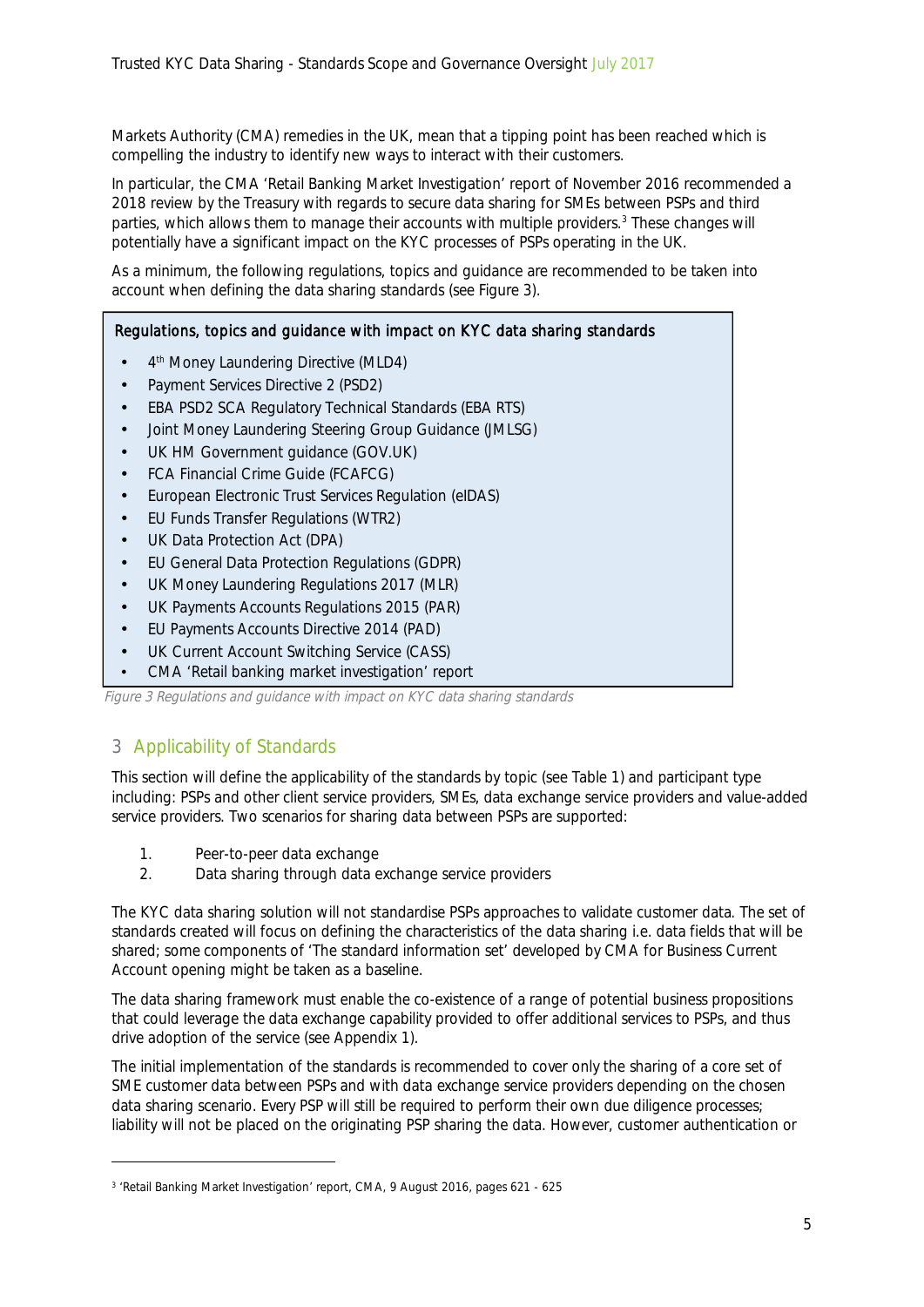data quality services, could be offered by the entities providing the customer data as additional valueadded services.

The scope of the standards will evolve incrementally as the solution offerings expand and new regulatory requirements emerge (e.g. extensions to the data model and additional security requirements). The baseline standards should cover the following topics (see Table 1).

| Topic                                                       | Content                                                                                                                                                                                                                                                                                                     |
|-------------------------------------------------------------|-------------------------------------------------------------------------------------------------------------------------------------------------------------------------------------------------------------------------------------------------------------------------------------------------------------|
| Sharing capabilities and<br>interoperability<br>(Section 1) | Defining the sharing mechanisms between the data provider and the<br>data consumer, e.g. consent process and cooperation recommendations<br>to ensure that both provider and consumer contribute data.                                                                                                      |
| Data model<br>(Section 2)                                   | Defining the data model building upon some components of 'The<br>standard information set' developed by CMA, including completeness<br>requirements and data access rights. A minimum set of fields will be<br>defined that ensures flexibility for different KYC processes and<br>regulatory requirements. |
| Security and privacy<br>(Section 3)                         | Providing technical details for encryption by cross referencing to Open<br>Banking, PSD2, GDPR and ISO. Also defining reporting requirements for<br>participants if they experience security and data breaches.                                                                                             |
| Governance body oversight<br>(Section 4)                    | Activities include evolving and enforcing the defined data exchange<br>standards as well as identifying which service providers are not<br>compliant with these standards and taking appropriate actions.                                                                                                   |

#### Table 1 Data sharing standards topics

Each section will cover three categories:

- Behavioural principles to be followed by participants for the appropriate operation within the data sharing environment.
- Requirements to be met by the service providers and PSPs to enable the secure sharing of data between the participants.
- Degree of oversight required to track adoption rates and ensure compliance with the data exchange standards.

These topics may have been addressed already for the purposes of Open Banking and PSD2. The governance body will draw on the progress made in each of these areas. Other standards related to sharing data are available (such as OAuth 2.0 and the Open ID Connect protocols), but are not specifically designed for use in association with KYC services. The proposed KYC Data Sharing standards are complementary to these and it is anticipated that all standards will develop over time to meet the needs of the evolving market place.

## 1 Sharing Capabilities and Interoperability

The drafted standards are intended to cover the sharing capabilities of multiple data exchange solutions, co-existing in the data sharing environment (including the characteristics and features of the environment), to enable the exchange of data between all participants.

The data sharing environment will provide benefits to both data consumers and providers among participant PSPs and other client service providers. In most cases, the participants will act both as data consumer and data provider, thus extending the range of benefits received from sharing data within the environment.

This environment will only be successful if network participants are willing to share their core set of SME customer data with other PSPs and client service providers. While data consumers will directly profit from receiving the data, there is currently limited regulation requiring data providers (in most cases larger PSPs) to share their valuable customer data. More details are provided in Appendix 2.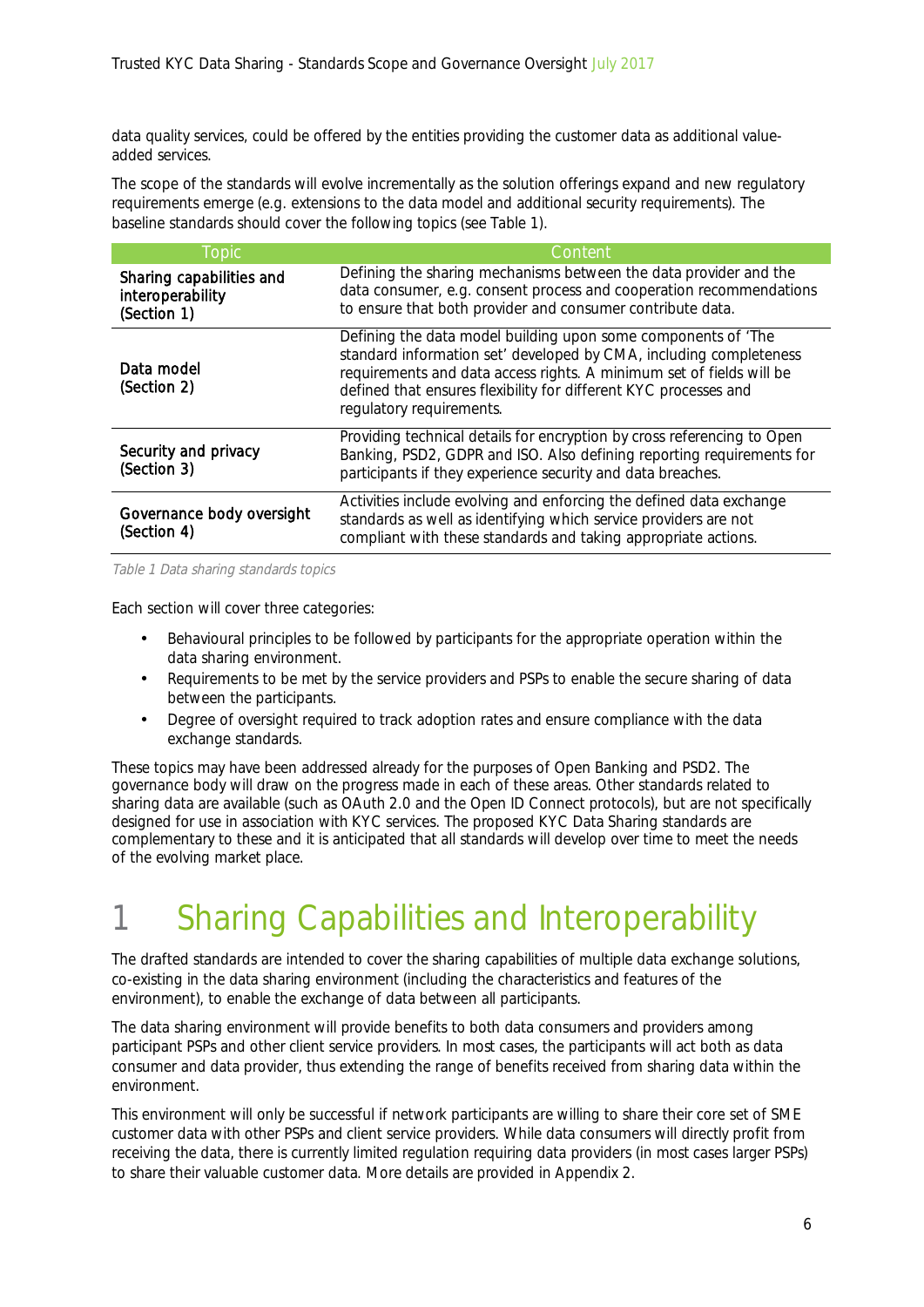### 1.1 Data Sharing Behaviour Principles

PSPs have heterogeneous customer due diligence processes and data requirements; the data sharing environment must offer flexibility for PSPs to perform their KYC processes. Data exchange service providers should establish access models to allow connectivity with PSPs and other data exchange service providers (operating for other PSPs). Every PSP will be able to request and receive information from other peers through the network established between the different data sharing solutions.

The scope of the data model defined by the governance body will not be restrictive. PSPs which have not aligned their data fields to the model will not be precluded from using the environment. Participants should be able to share additional customer information exceeding the defining minimum set if relevant for the execution of the KYC processes.

Collaboration from all participants will be required for the successful operation of this KYC data sharing initiative. PSPs will be required to respond to all data requests that they receive from other PSPs; this is subject to legal constraints and the customer's consent to share the customer attributes. PSPs will be required to draw their own conclusions on the customer assessment based on their own risk appetite. No liability will be placed on the originating PSP.

### 1.2 Data Sharing Mechanism Features

The data model used to exchange information must be concise and easily understood by PSPs and third party service providers (TPSPs).

All PSPs will be provided with access to the whole end-to-end environment by their respective data exchange service providers, regardless of size or magnitude. Thus PSPs with limited budget (and who may be using small third party providers) will be able to share customer information. This end-to-end data sharing process will be achieved through interoperability agreements established between service providers co-existing in the data sharing environment.

PSPs and TPSPs will be able to register their participation in the data sharing environment. This registration will contain information about the services supported by the PSPs and service providers and the relationship of the providers and users.

### 1.3 Degree of Oversight Required

The governance body must ensure that the standards evolve on an ongoing basis to cover the needs of the whole range of participants (SMEs, PSPs and TPSPs). In addition, the governance body will supervise the vendor's certification process in order to ensure compliance with the data sharing standards. Participant certifications may be revoked if participants are no longer meeting the required standards.

A consultation process will be carried out by the governance body to monitor the issues experienced by the involved PSPs and TPSPs in the reception/transfer of the data (including interoperability issues in the data exchange). A central registry will be used to monitor the number of participants and the services they provide.

## 2 Data Model

It is recommended that the governance body will define a data model including a minimum set of data fields and the data exchange format (e.g. XML).

#### 2.1 Data Sharing Behaviour Principles

Certified PSPs and data exchange service providers will ensure that the data fields exchanged are aligned with the agreed data model; covering completeness (e.g. provision of the right amount of information) and formatting (e.g. provision of the date of birth data field in the right format: dd/mm/yyyy). To protect their customers PSPs and data exchange service providers will have to establish/maintain controls on the personal customer information that they are holding and/or exchanging.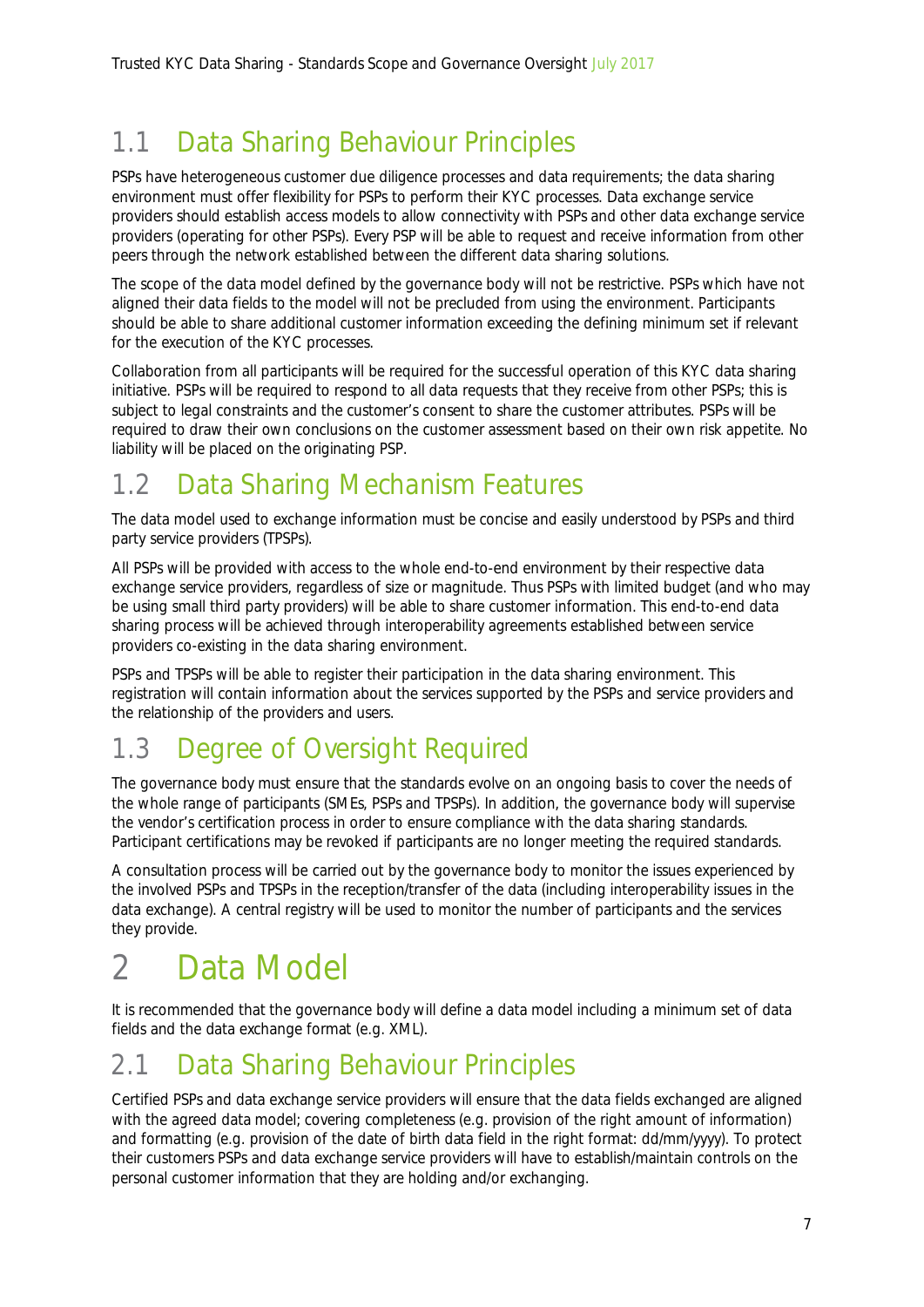The data sharing standards will be expanded over time. Future versions may require the participants to provide timestamps at a field level to facilitate ongoing due diligence by reducing the number of additional data checks. On the other hand, SMEs will be required to keep their personal information updated (through the channel provided by the PSP that is holding its customer account) to avoid duplication of effort when collecting customer information.

### 2.2 Data Sharing Mechanism Features

The data exchange environment must be able to provide access to a wide range of participant SMEs who provide consent to share their personal data. Full access to the data sharing environment will be granted to the participants through the interoperability agreements established between the different TPSPs coexisting in the environment.

### 2.3 Degree of Oversight Required

To raise awareness of the importance of keeping personal data up to date it is recommended that a series of educational sessions and communication material be provided by the governance body to the SME community, through trade associations and PSPs. The governance body will need to consider how these sessions will be run in order to achieve maximum benefit for SMEs.

## 3 Security and Privacy

The standards must define security and privacy rules for personal customer information shared within the data sharing environment to protect SMEs from fraudulent actors.

### 3.1 Data Sharing Behaviour Principles

With the objective of keeping a safe environment, participants will be required to report any kind of confirmed or suspected data or security breach. SMEs will be notified in the event that their personal data may have been compromised. PSPs and TPSPs will be required to encrypt information shared with other participants. This will be key to ensure the security and privacy of data transmissions within the environment.

Explicit customer consent is required before their data can be shared. Customers must remain fully aware about when their data is shared, to whom and for what purpose. These principles will increase the trust in the data sharing environment and drive the adoption of the solution among the SMEs.

### 3.2 Data Sharing Mechanism Features

To protect customer personal data from access by 'bad actors', participants within the environment will be certified to guarantee that their data exchange service offerings are compliant with the defined security and privacy standards. The standards will be aligned with and cross-referenced to other regulations/initiatives like GDPR, Open Banking and PSD2.

All data exchange solutions within the environment must provide SMEs with control over their data. SMEs will decide on which data they want to share and with whom. PSPs must be able to provide a regular data sharing report about their data usage on a field level.

### 3.3 Degree of Oversight Required

Prior to participating, PSPs and service providers must be certified by the governance body to ensure compliance with privacy and security requirements. On a yearly basis, the governance body will:

Decide on required updates to the security and data standards to comply with regulatory change, mitigate emerging financial crime trends and to incorporate feedback gained from participants through usage of data and security protocols.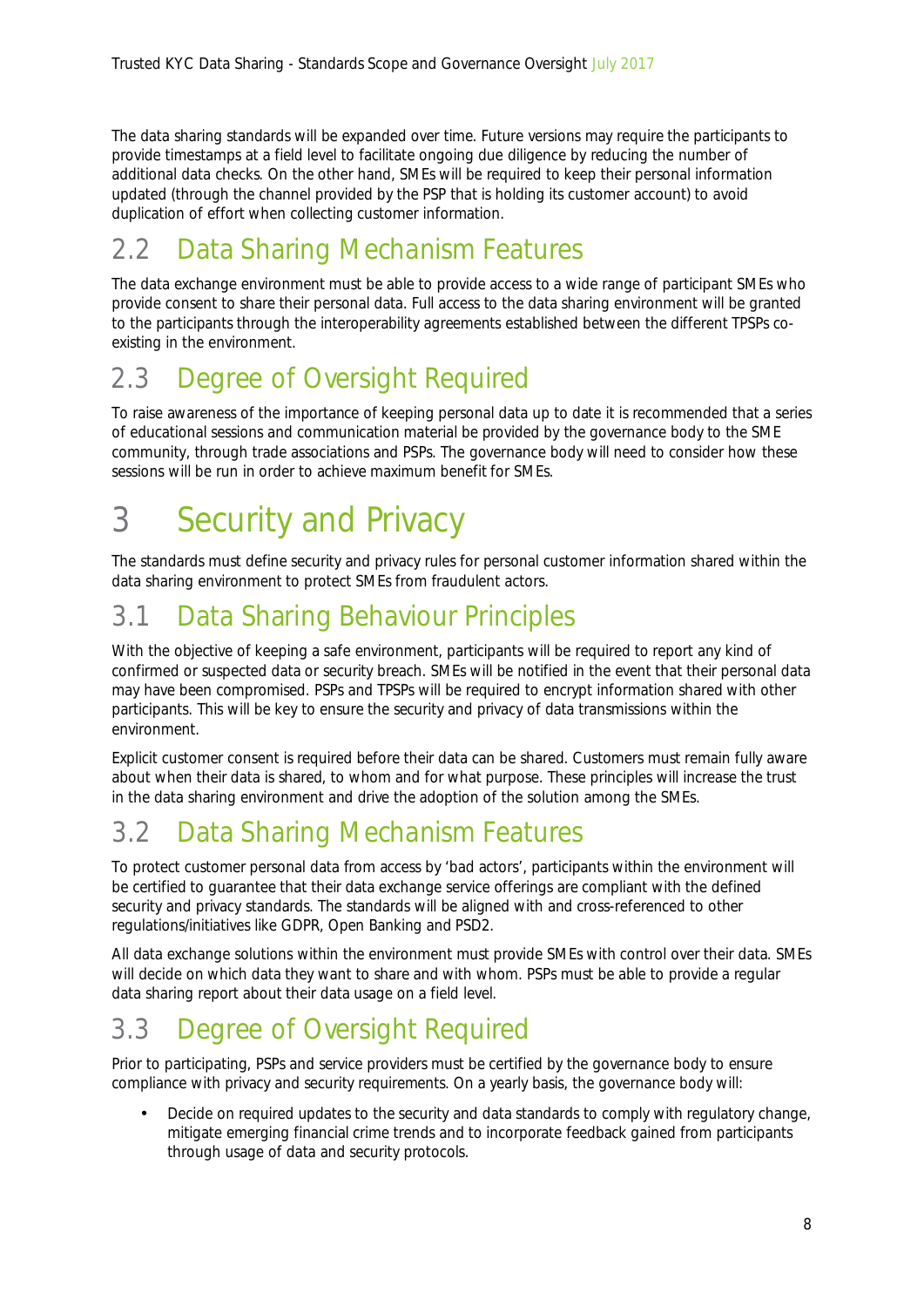Assess data exchange service offerings provided by the service providers to grant, review, revoke, or reinstate certifications to the participants within the environment.

## 4 Governance Body Oversight

Overall responsibilities of the governance body will include the following activities:

- Define the standards on the sharing and exchange of a core set of SME customer data through l. the environment.
- Evolve the standards to meet the needs of the whole range of participants (SMEs, PSPs and KYC service providers).
- Enforce compliance of the defined data exchange standards. t.
- Encourage participation and usage by PSPs and SMEs in the data sharing environment.

#### 4.1 Evolution of the Environment

The amendment of existing standards and/or the inclusion of new standards by the governance body will ensure the environment evolves on an ongoing basis to cover the needs of the whole range of participants (SMEs, PSPs and TPSPs). The continued evolution of the standards will be key to ensure coverage of participant future regulatory requirements and adoption of the solution by PSPs and SMEs. It will also maintain an open data exchange environment with no barriers against small participants (both PSPs and TPSPs) joining.

A large number of TPSPs must be able to co-exist together in the open data exchange environment. It is key that this environment does not impose any restriction that may limit the competition in the market.

The governance body, will go through a consultation process on a yearly basis, engaging with participants to ensure that the data exchange standards are appropriate, accepted and understood.

### 4.2 Compliance and Correct Interpretation

The different participants in the data exchange environment may interpret the drafted standards in different ways. Therefore the data sharing standards must be written clearly and with a high level of detail. Additionally, the governance body must oversee that the standards are understood and respected by all the PSPs and service providers.

For the correct interpretation and accurate understanding of the standards, educational sessions will be provided to the different range of stakeholders. The governance body will define the strategy and methodology for the provision of these sessions. Sessions will be held before the solution goes live and when a significant change is made to any of the existing standards.

Continuous feedback will enable the governance body to answer questions raised by the participants and make further enhancements.

#### 4.3 Management Information

A number of metrics must be monitored by the governance body on a periodic basis through service providers to track:

- Level of adoption of the KYC data sharing initiative.
- Any key issues reported by the different participants.

These metrics will be key to ensuring that the environment is meeting participant expectations and is achieving the right level of adoption across the industry.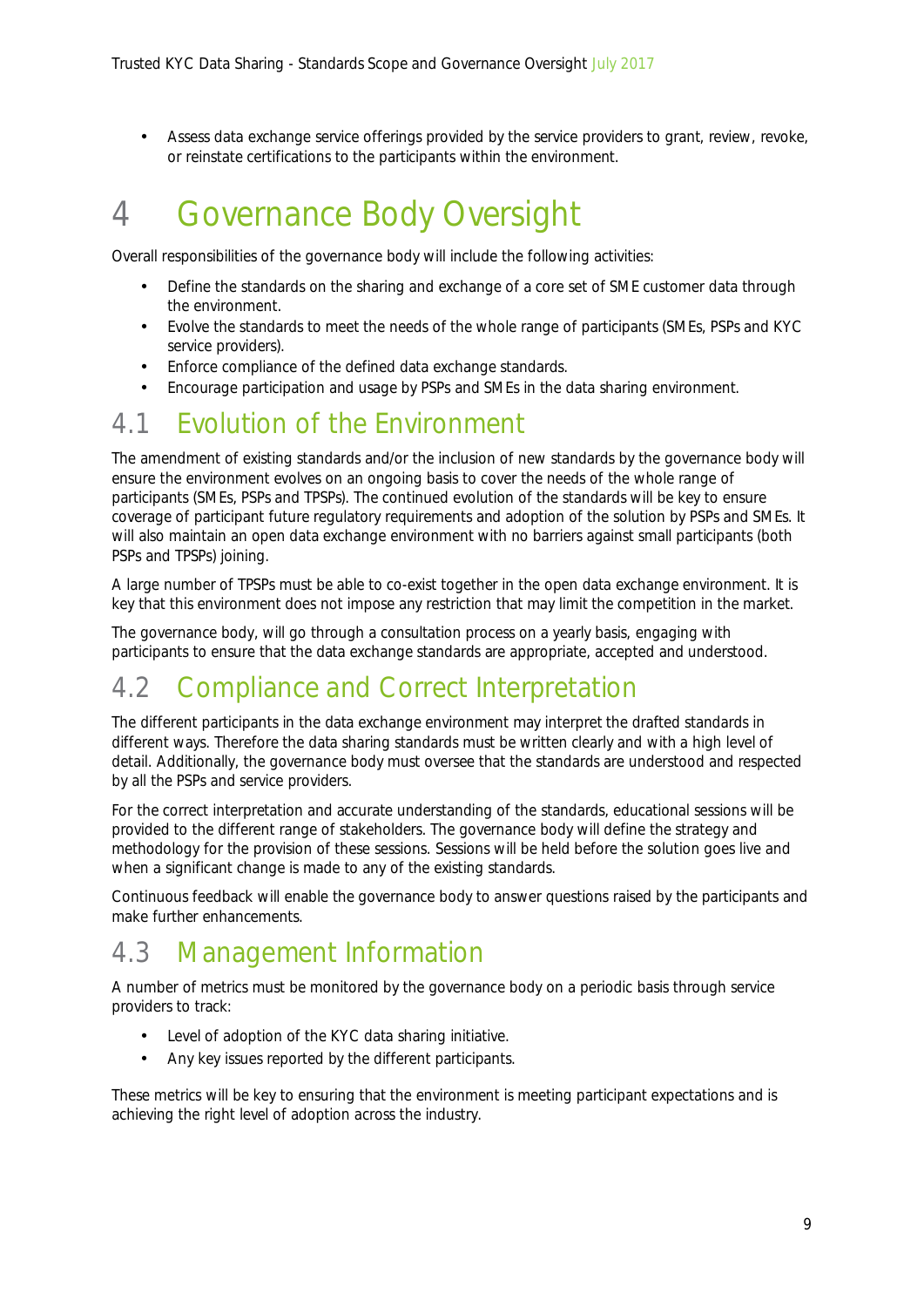# Appendix

### Appendix 1: Value-Added Service Providers

The focus of the data sharing framework is to provide a data sharing environment as described in the section above. A range of potential business propositions have been identified that could leverage the exchanging capability provided by the environment to offer additional services to PSPs, and so drive adoption of the service (see Figure 4). These have been grouped into three broad categories:

- 1. KYC service providers
- 2. Confirmation service providers
- 3. User authentication services / data passports

The data sharing framework is inclusive and further business models could be integrated at a later stage.



Figure 4 Overview of business models enabled by the data sharing framework

#### KYC Service Providers

A wide range of KYC and data sharing services are offered by providers including KYC utilities. PSPs can either subscribe to services from different providers, use a KYC utility, or rely on their own in-house processes. Examples include centralised data storage, data collection, classification, cleaning and processing. KYC services are offered across the due-diligence value chain, including financial crime checks, client risk classification and workflow management.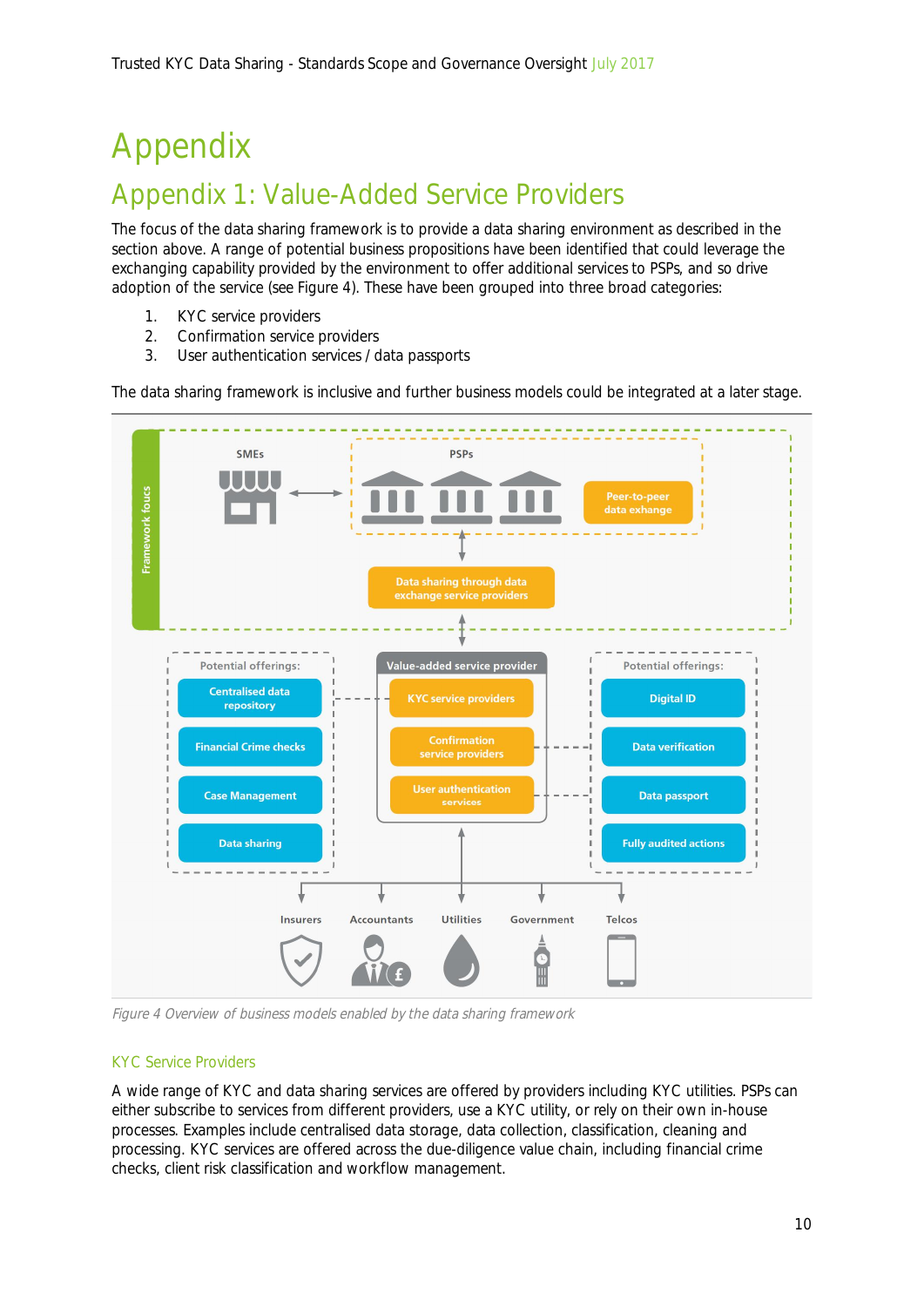A KYC utility is a central repository that stores the data and documents required to support the PSPs KYC procedures. Once the SME data has been entered into a utility, member PSPs can access and leverage the information for their own individual KYC requirements. Centralising the collection of customer information into a common repository that's accessible by participating PSPs eliminates duplicative KYC activities across the industry. This can increase standardisation of KYC quality and compliance.

#### Confirmation Service Providers / Digital ID

Confirmation services include identity provision, attribute provision and data verification. They differ from the services outlined above in that they include a transfer of liability between the relying party and the confirmation service provider.

Identity schemes - sometimes called 'identity proofing' - are the most well-known form of confirmation service, and are often implemented at a national level to confirm the identity of an individual. Several government identify schemes have been implemented to date, such as GOV.UK Verify in the UK. The schemes undertake the due diligence necessary to link a digital identity (for example an email address) with a physical or legal entity (i.e. the citizen who uses that address).

#### User Authentication Services / Data Passports

User authentication is another important aspect of the security and integrity of KYC data sharing. User authentication is the process through which service providers check that the digital identity seeking access to their services has the authority to do so. This is usually done through the exchange of credentials (user name / password) and the use of secrets or keys.

A data passport is the most prominent example of these services. Customers can give their consent to an institution to access and use the data that is already linked to the data passport. As well as providing user authentication and consent at the point of transaction, a data passport could also be accessed directly, giving the customer an opportunity to review their digital footprint, add links to data held by other institutions that they engage with as customers, and update their data.

### Appendix 2: Data Consumers and Data Providers

The sections below illustrate the requirements and advantages for both net consumers and net providers.

#### Benefits for Net Data Providers

Financial institutions holding most of the customer data (entities with large customer databases) will receive a great number of requests from other institutions and service providers to share customer information with them. Upcoming regulation might require them to share and exchange their core set of SME customer data in the future. Under GDPR, these larger financial institutions are required to provide customers access to their own data, and to ensure that it is portable to third parties. The recommended solution supports the implementation of these personal data rights. It also enables them to prepare for a review of data sharing by HM Treasury in 2018, as specified in the final CMA report.

There are also several business opportunities and advantages for net data providers. They will be able to provide an enhanced customer experience by offering easier access to products and services from other sectors like telecommunication companies and utilities providers. Furthermore, these institutions are well positioned to compete in the market for value-adding services, potentially enabling them to partly recover the cost of their existing KYC processes, for example:

- Utilising their trusted brand to offer user authentication services like data passport models.
- Providing confirmation and other data services to other client service providers.

#### Benefits for Net Data Consumers

Net data consumers will receive direct benefits from the exchange of the data through the environment. The received core set of SME customer data from other entities reduces the operational work required to